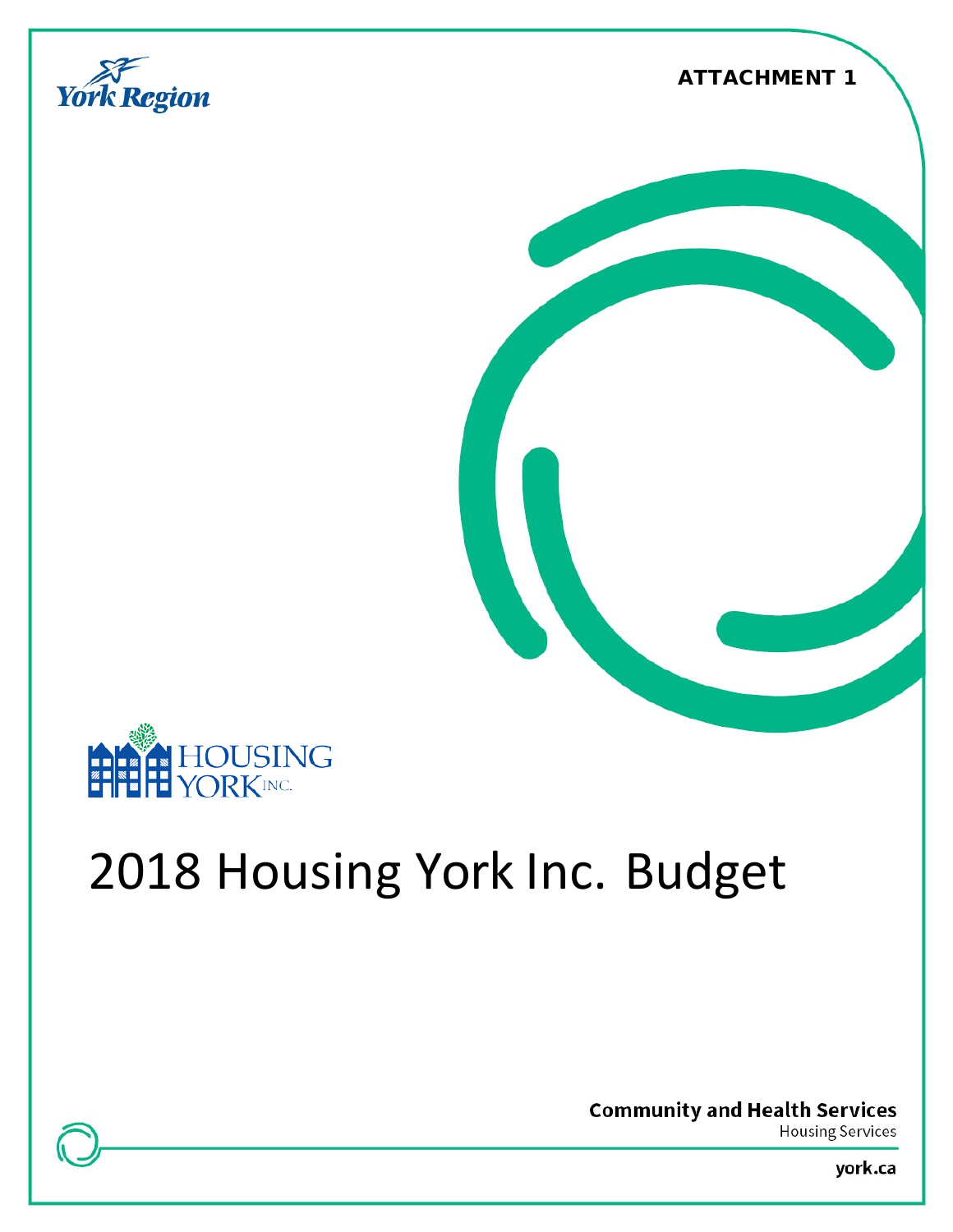# **Table of Contents**

| The Housing York Inc. Plan 2017 to 2020: Achieving New Heights Through Innovation and Sustainability3 |  |
|-------------------------------------------------------------------------------------------------------|--|
|                                                                                                       |  |
|                                                                                                       |  |
|                                                                                                       |  |
|                                                                                                       |  |
|                                                                                                       |  |
|                                                                                                       |  |
|                                                                                                       |  |
|                                                                                                       |  |
|                                                                                                       |  |
|                                                                                                       |  |
|                                                                                                       |  |
|                                                                                                       |  |
|                                                                                                       |  |
|                                                                                                       |  |
|                                                                                                       |  |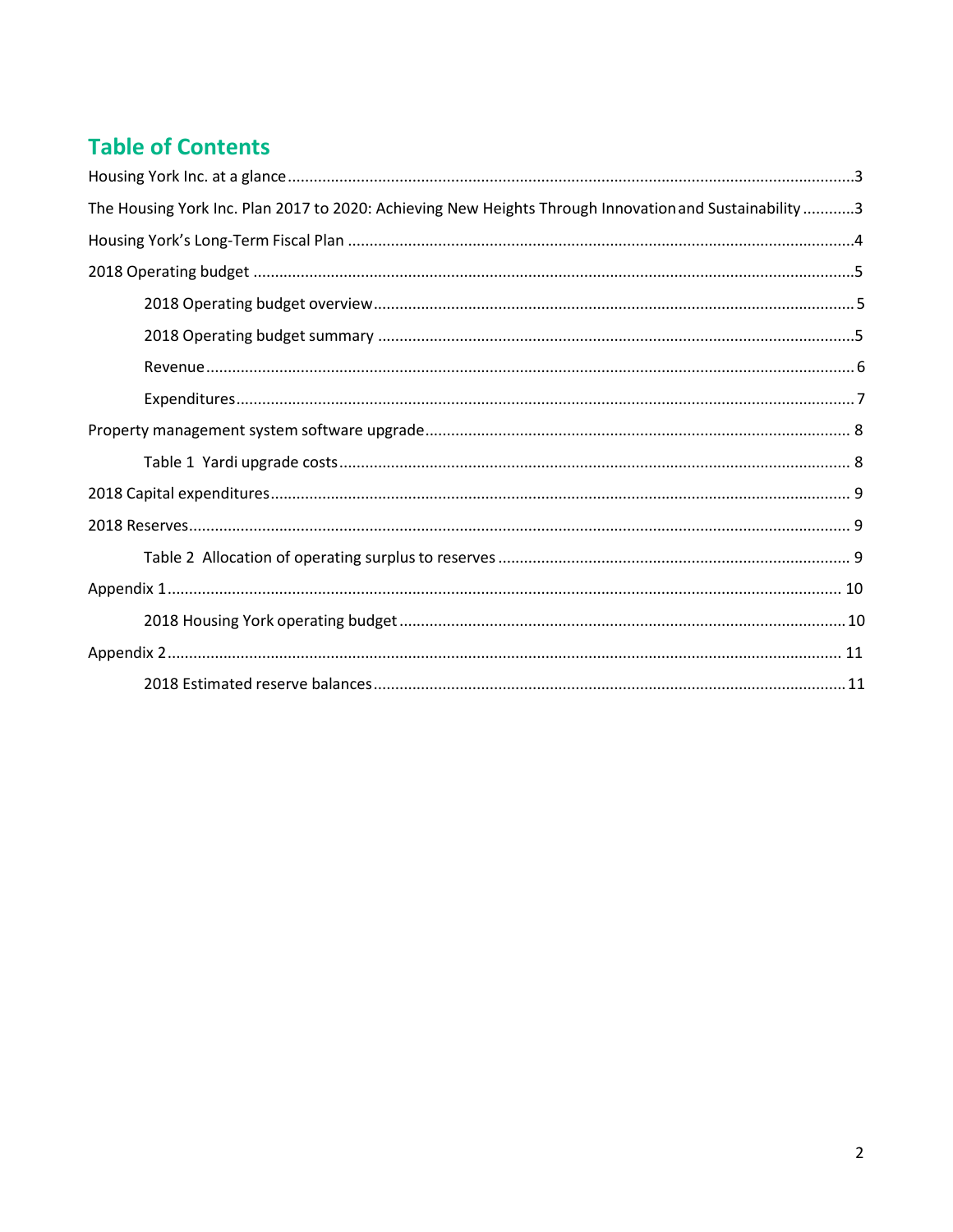## <span id="page-2-0"></span>**Housing York Inc. at a glance**

Housing York Inc. (Housing York) is the Regional Municipality of York's housing corporation. Housing York was formed in 2003 through the amalgamation of the York Regional Housing Corporation and the Region of York Housing Corporation. Since then, Housing York has grown by more than 945 units and is now the seventh largest housing provider in Ontario.



## <span id="page-2-1"></span>**The Housing York Inc. Plan 2017 to 2020: Achieving New Heights Through Innovation and Sustainability**

In November 2016, the Housing York Board of Directors approved the [2017 to 2020 Housing York Plan:](http://www.york.ca/wps/wcm/connect/yorkpublic/45b025d8-6a0f-48a5-8077-81f8d8aaf91b/HYI%2BStrategic%2BPlan%2B2017-2020%2Bweb.pdf?MOD=AJPERES) [Achieving New Heights Through Innovation and Sustainability.](http://www.york.ca/wps/wcm/connect/yorkpublic/45b025d8-6a0f-48a5-8077-81f8d8aaf91b/HYI%2BStrategic%2BPlan%2B2017-2020%2Bweb.pdf?MOD=AJPERES) The Plan sets the course for future growth and sustainability through the following five strategic directions:

- 1. Strengthening community health
- 2. Building long-term financial sustainability
- 3. Effectively managing assets
- 4. Providing good governance and strengthening organizational capacity
- 5. Supporting and informing Regional housing initiatives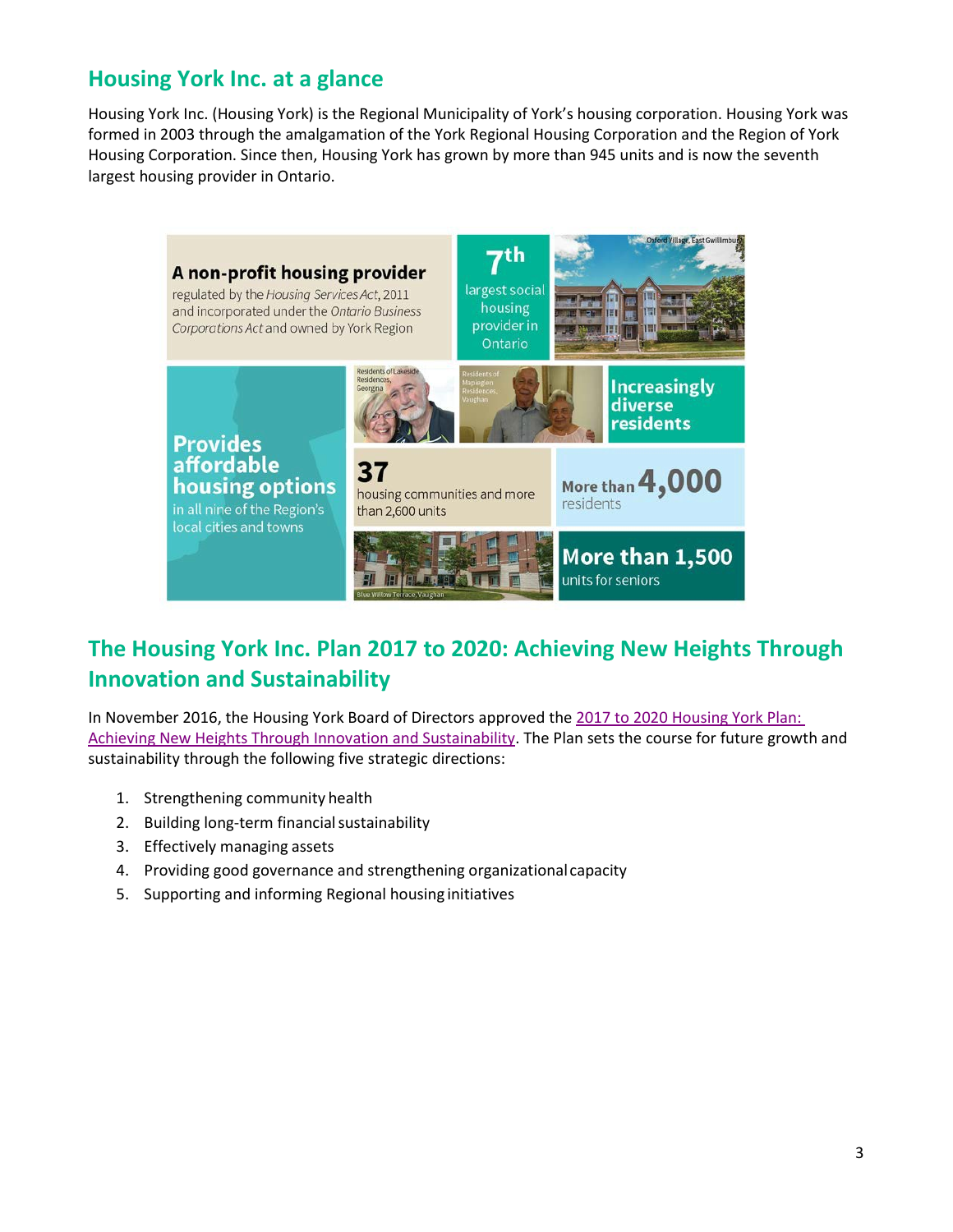In 2018, Housing York will focus on implementing the second year of the 2017 to 2020 Plan. Actions to be accomplished in year two of the Plan are highlighted below.



#### **Strengthen community health**

- Develop a strategy to support diversity and inclusion forresidents
- Develop and implement a communication plan that leverages technology to encourage greater interaction between residents and HousingYork



#### **Build-long term financial sustainability**

• Develop a program framework to manage Housing York's role in emergency housing facilities



#### **Effectively manage assets**

- Develop a portfolio management strategy (retention, divesture, acquisition, development) that optimizes the number of quality affordable homes within the projected financial resources
- Create an energy management plan that will guide future energy initiatives

#### **Provide good governance and strengthen organizational capacity**

- Develop a performance management framework that encourages efficiency and measures operational effectiveness
- Upgrade the information technology system to enhance services for residents and vendors



#### **Inform and implement Regional housing initiatives**

- Leverage Housing York's expertise to inform York Region's affordable housing policies and initiatives, such as providing Housing York Board advice on income and asset rent subsidy policy options for Regional Council consideration
- Explore financing and equity-leveraging opportunities, such as the Canadian Housing Finance Authority

## <span id="page-3-0"></span>**Housing York's Long-Term Fiscal Plan**

In November 2017, Housing York's Board of Directors approved a new long-term fiscal plan for the corporation. The fiscal plan was developed to ensure Housing York remains fiscally responsible, safeguards its assets and is accountable for effectively managing its resources. The fiscal plan includes:

- A reserve strategy that sets goals and objectives for Housing York'sreserves
- A new Operating Surplus Policy that establishes a framework for the allocation of operating surpluses
- An updated Investment Policy to ensure prudent management of Housing York's working capital and reserves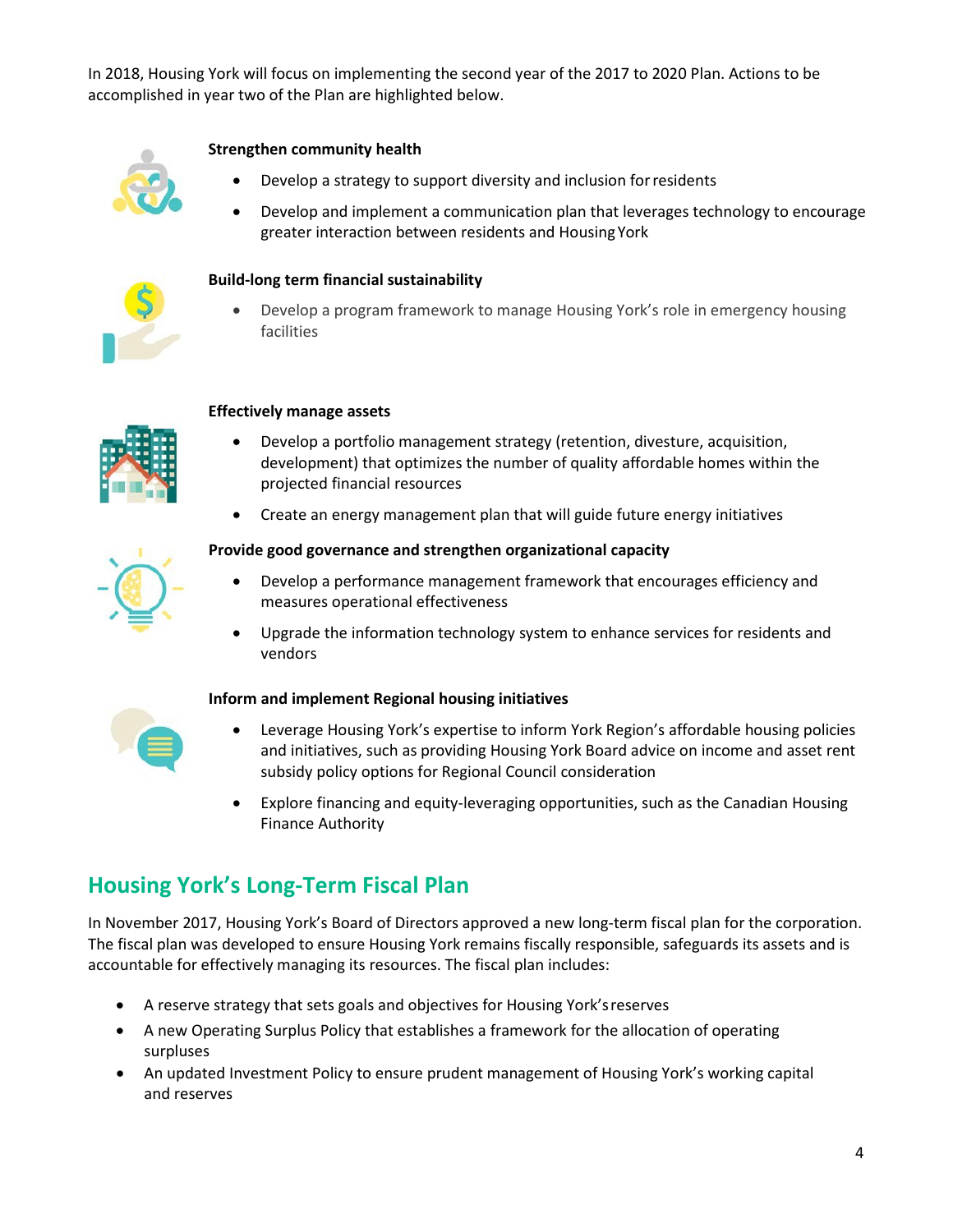The reserve strategy will ensure Housing York can effectively and efficiently respond to capital and operating needs. A significant change was consolidation of the Capital Repair and Replacement Reserve to fund planned capital repairs for the entire Housing York portfolio – eliminating spikes in demand for capital reserves and capital funding requests needed from York Region. Under the consolidated reserve fund, reserve contributions for newer buildings will be used to fund more immediate capital expenses needed for older buildings, smoothing pressures on the reserve over time while ensuring that funds are available in the future when the newer buildings are older. Capital expenditures could be higher than contributions in a specific year; however, each program will contribute enough funding to cover all of its capital needs over the long-term. The strategy is supported by detailed analysis of each programs capital repair needs and reserve contributions over the next forty years.

Housing York's Capital Repair and Replacement Reserve will be funded from a variety of funding sources including:

- An annually budgeted allocation from Housing York's operatingbudget
- Regional subsidies
- Fifty per cent of annual operating surpluses
- An annual draw of \$3.6 million from the Regionally Owned Housing Reserve

Historically, Housing York has not required funds from the Region's reserves because it had sufficient funds in its own capital reserves. As the buildings have aged, the annual cost of repairs has become significantly greater than the annual mandatory reserve contributions, depleting the reserves. As a result, Housing York will be requesting an annual reserve draw of \$3.6 million from the Regionally Owned Housing Reserve beginning in 2018.

## <span id="page-4-0"></span>**2018 Operating budget**

#### <span id="page-4-1"></span>**2018 Operating budget overview**

Housing York's 2018 budget reflects a surplus of \$1.1 million before contributions to reserves. The budget enables Housing York to implement strategic directions, manage increasing service demands and maintain existing service levels. Housing York's 2018 budget summary is presented below. The details of the operating budget are shown in Appendix 1.

#### <span id="page-4-2"></span>**2018 Operating budget summary**

|                                                | 2017<br><b>Budget</b> | 2018<br><b>Budget</b> | <b>2018 Budget Variance</b> |          |
|------------------------------------------------|-----------------------|-----------------------|-----------------------------|----------|
|                                                | (\$000)               | (5000)                | (5000)                      | $(\%)$   |
| Rental revenue                                 | 19,917                | 20,030                | 113                         | 0.6%     |
| Non-rental revenue                             | 1,022                 | 1,033                 | 11                          | 1.1%     |
| Government subsidies                           | 15,996                | 17,312                | 1,316                       | 8.2%     |
| Total revenue                                  | 36,935                | 38,375                | 1,440                       | 3.9%     |
| Operating expenditures                         | 35,758                | 37,242                | 1,484                       | 4.2%     |
| Operating surplus before reserve contributions | 1,177                 | 1,133                 | (44)                        | $-3.7%$  |
| Contributions to reserves                      | 714                   | 1,133                 | 419                         | 58.7%    |
| Net surplus/(deficit)                          | 463                   | 0                     | (463)                       | $-100\%$ |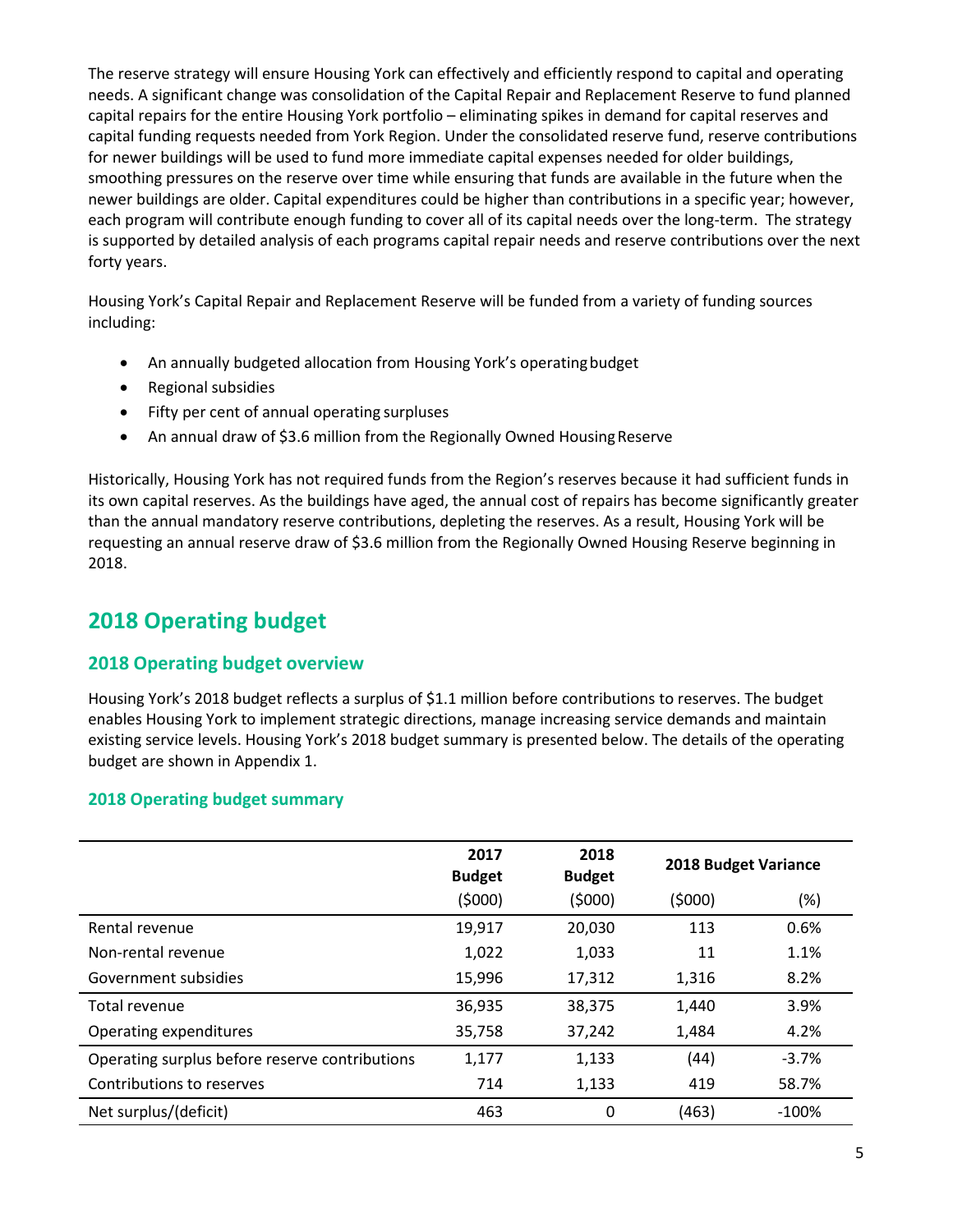#### <span id="page-5-0"></span>**Revenue**

Total revenue is projected to be \$38.4 million in 2018. Rental revenue from residents make up more than half of total revenue with the remainder coming from government subsidies and a small portion from non-rental revenue.



Total revenue is projected to increase by \$1.4 million or 3.9 per cent over 2017 due to increases in rental revenue, non-rental revenue and government subsidies. Rental revenue is the portion of rent that is collected directly from residents; this includes market rent and the portion of rent a subsidized tenant pays.

- Market rent, set at the low end of private market rent, is projected to increase by \$56,000 largely driven by a rent adjustment of 1.8 per cent as per the 2018 Ontario Rent Increase Guideline, offset by a shift in the unit mix from market to subsidized rent
- Rent for subsidized units was held constant but the conversion of market rent units into subsidized rent units resulted in an increase in subsidized rental revenue of\$57,000
- Housing York generates non-rental revenue through parking charges, coin laundry and rental of commercial space. Non-rental revenue is projected to increase by \$11,000 due to minor increases in parking fees and antenna licenses
- Government subsidies are projected to increase by \$1.3 million due largelyto:
	- o An increase in subsidies for capital repairs (\$0.4million)
	- $\circ$  Additional rent assistance for two properties in the Regional Housing program (\$0.6) million)
	- o Additional subsidies for emergency housing including the Sutton Youth Shelter (\$0.3 million)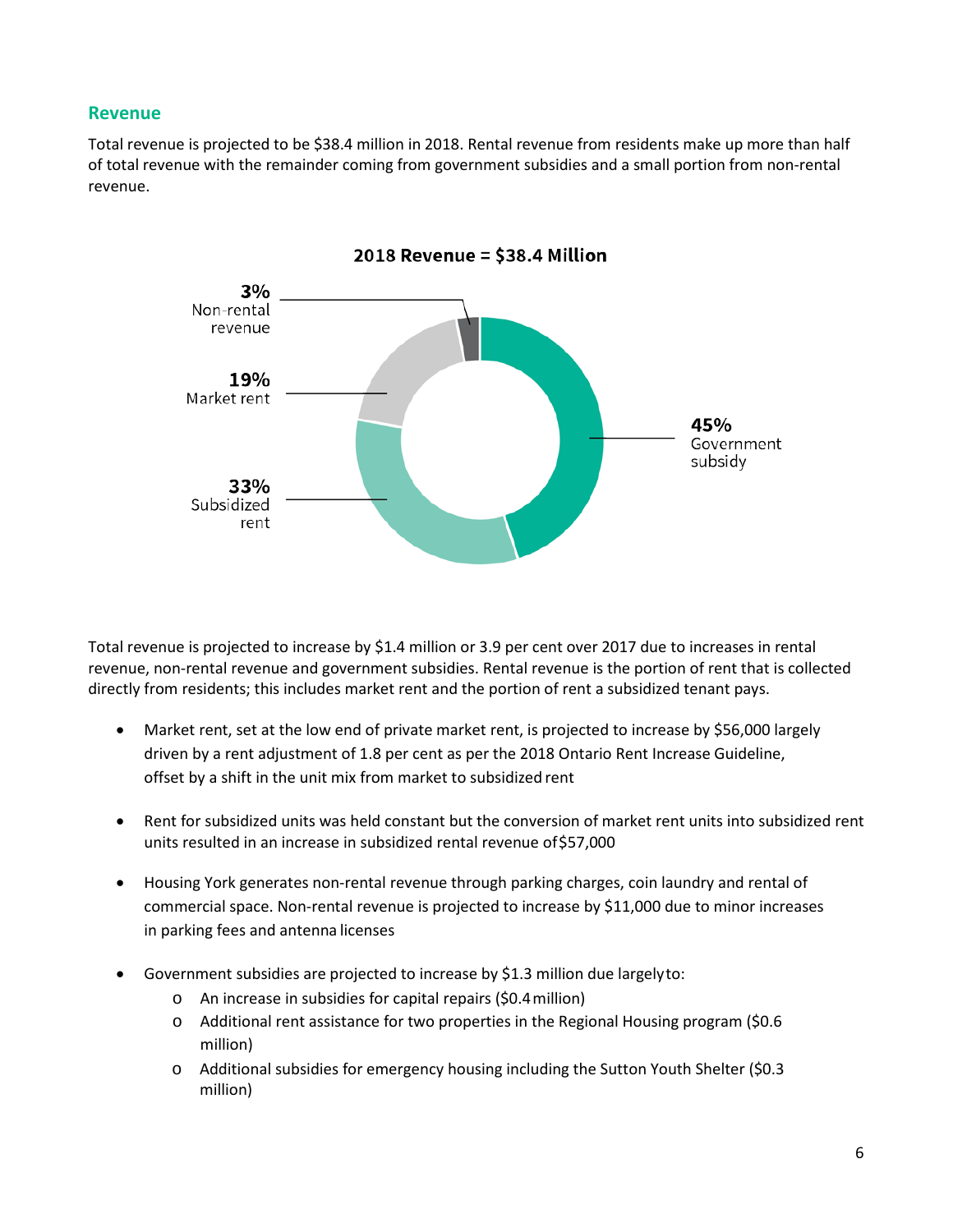#### <span id="page-6-0"></span>**Expenditures**

Total expenditures are projected to be \$37.2 million in 2018. Maintenance, direct labour, mortgage and loan payments make up almost half of total expenditures.



2018 Expenditures = \$37.2 Million

Total expenditures are projected to increase by \$1.5 million or 4.2 per cent over 2017. The main drivers are:

- An increase of 1.6 per cent or \$130,000 in maintenance and direct labour due to inflationary pressures forecasted in building maintenance
- A decrease of 1.1 per cent or \$104,000 in mortgage payments resulting from a full year of savings from two mortgages that renewed in 2017 at lower interest rates. Housing York is expecting to benefit from lower rates for two more mortgages renewing in2018
- An increase of 21 per cent or \$1.4 million in budgeted contributions to capitalreserves:
	- o In 2017, \$700 per unit was contributed to capital reserves for properties in the Regional Housing program. Since this amount is insufficient to meet capital needs over the longer term, the amount was increased to \$2,000 per unit beginning in 2018. This increases the contribution to capital reserves by almost \$1 million per year
	- o An additional contribution of \$416,000 for capital repairs for properties in the Public Housing program, in line with Housing York's new reserve fundstrategy
- An increase in natural gas and water rates offset by a decrease in hydro rates leading to an overall decrease of \$120,000 in utilities. Hydro rate assumptions are determined by the province for the majority of Housing York properties. The province uses the change in the Consumer Price Index for electricity to determine the hydro rate
- An increase of \$176,000 in property taxes based on updated property value assessments. Although property taxes increased on average by 5.2 per cent, some property values will increase by over 10 per cent in 2018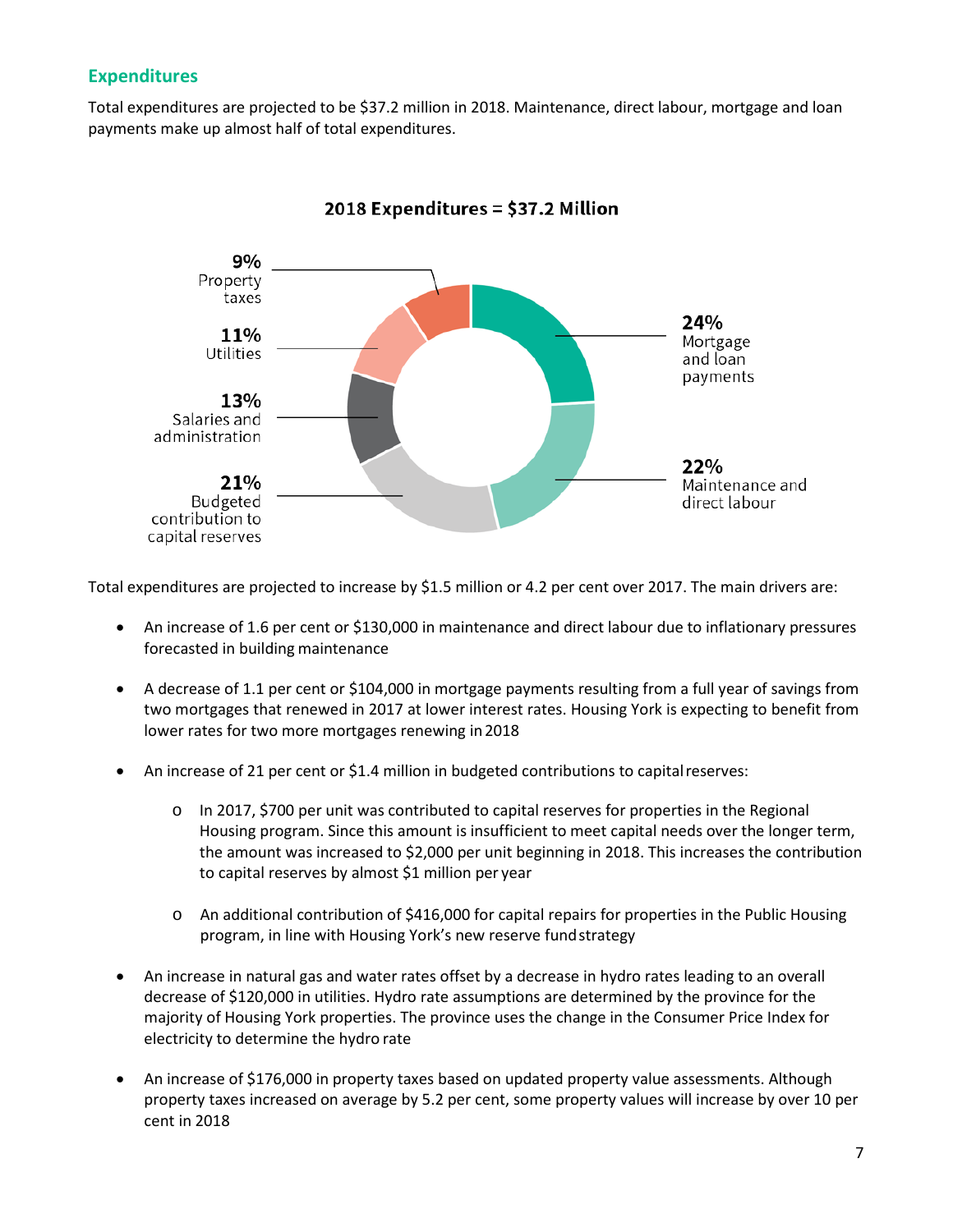## <span id="page-7-0"></span>**Property management system software upgrade**

Housing York currently uses Yardi as its property management software system. A key deliverable in the 2017 to 2020 Plan and the 2017 Business Plan and Budget recommended upgrading Yardi to a newer version and purchasing new modules to modernize service delivery, measure customer service level standards, and analyze costs more efficiently and comprehensively.

Housing York completed the upgrade to the newer version of the property management software in 2017. In 2018, Housing York plans to implement the second phase of the system upgrade as approved in the 2017 to 2020 Plan. This will include new modules and functionalities like:

- Tenant portal allowing tenant access to manage their accounts, make rent payments, create maintenance requests, and encourage interaction between residents and HousingYork.
- Construction module allowing workflow integration between technical services, operations and finance resulting in improved data quality, process flow and streamlined vendor/client transactional process
- Preventative maintenance streamlining the unit inspection process and automating the preventative maintenance schedule resulting in increased operationalefficiency

<span id="page-7-1"></span>The cost of the licenses for the additional modules was factored into the 2017 budget. Although the contract for the additional modules still needs to be negotiated, 2018 costs are estimated at \$100,000. Implementation costs will decrease in 2018 as the majority of the consultation work was completed in 2017. Table 1 outlines the projected costs of the property management system software upgrade.

|                           | 2017 Budget (\$) | 2018 Budget (\$) |
|---------------------------|------------------|------------------|
| Current system            | 83,640           | 87,741           |
| <b>Additional modules</b> | 105,435          | 100,000          |
| Total annual license fees | 189,075          | 187,741          |
| Implementation costs      | 172,600          | 46,250           |
| Total cost                | 361,675          | 233,991          |

#### **Table 1 Yardi upgrade costs**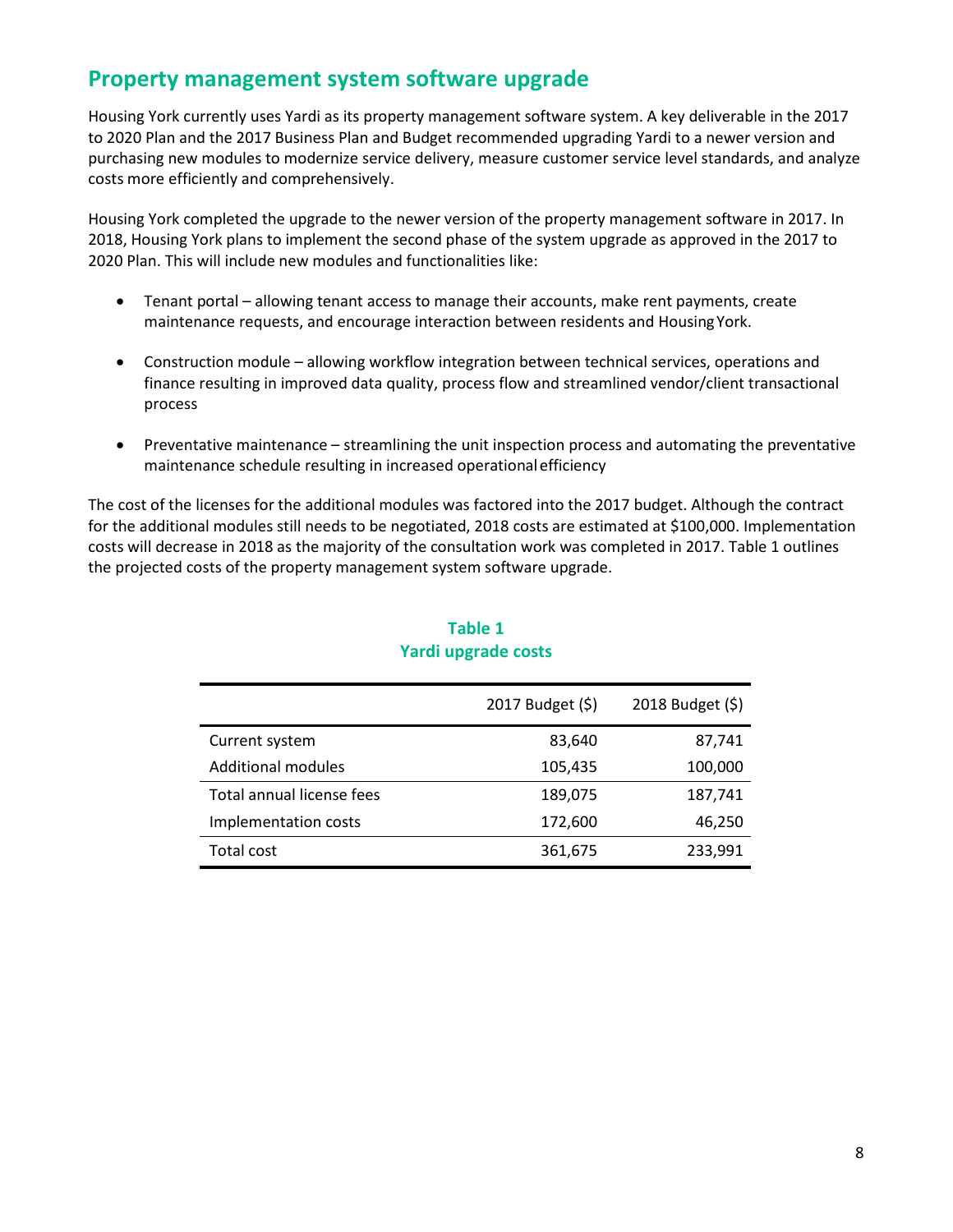## <span id="page-8-0"></span>**2018 Capital expenditures**

Housing York plans to invest \$8.4 million in capital repairs and upgrades during 2018. More than half of the expenditures will go towards interior building repairs such as kitchen and bathroom upgrades, and elevator modernization. Another 25 per cent will be spent on exterior building repairs (mainly for roof replacements).



#### 2018 Capital Expenditures = \$8.4 Million

#### <span id="page-8-1"></span>**2018 Reserves**

<span id="page-8-2"></span>Housing York's 2018 budget projects a net surplus, before reserve allocations, of \$1.1 million. It is important for Housing York to continue to generate surpluses to support long-term sustainability. Table 2 shows how the projected surplus will be allocated to the reserves according to the Operating Surplus Policy. The projected 2018 ending balances for all of Housing York's reserves are detailed in Appendix 2.

# **Table 2 Allocation of operating surplus to reserves**

|                                        | <b>Surplus Allocation</b><br>(\$000) |
|----------------------------------------|--------------------------------------|
| Capital Repair and Replacement Reserve | 530                                  |
| Insurance Reserve                      | 50                                   |
| <b>Operations Reserve</b>              | 50                                   |
| Strategic Initiatives Reserve          | 430                                  |
| <b>Emergency Housing Reserve</b>       | 73                                   |
| Total                                  | 1,133                                |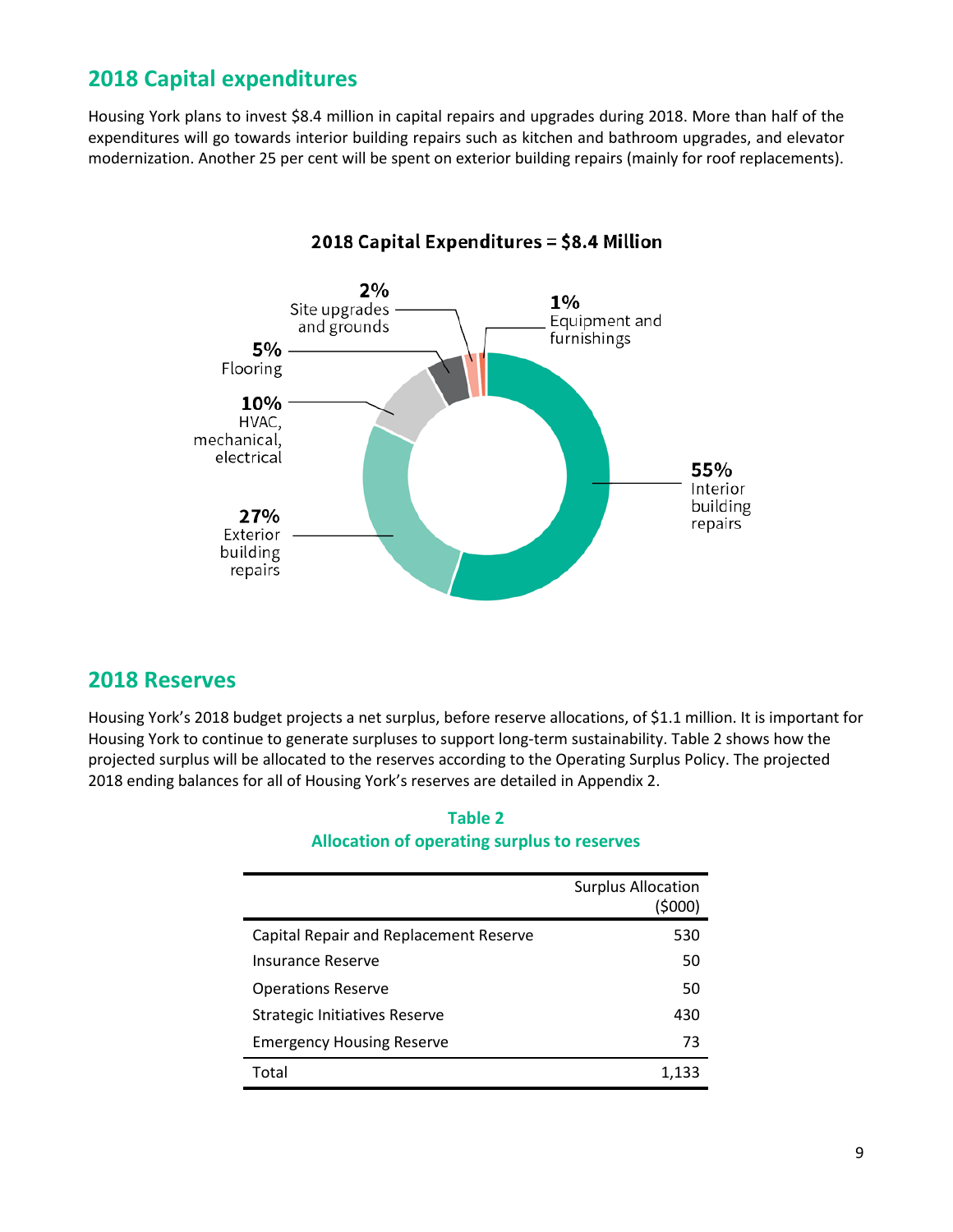## <span id="page-9-0"></span>**Appendix 1**

#### <span id="page-9-1"></span>**2018 Housing York operating budget**

|                                                  | 2017<br><b>Budget</b><br>(5000) | 2018<br><b>Budget</b><br>(\$000) | 2018 Variance |           |
|--------------------------------------------------|---------------------------------|----------------------------------|---------------|-----------|
| Revenue                                          |                                 |                                  | (5000)        | $(\%)$    |
| Market rent                                      | 7,230                           | 7,286                            | 56            | 0.8%      |
| Subsidized rent                                  | 12,687                          | 12,744                           | 57            | 0.4%      |
| Non-Rental revenue                               | 1,022                           | 1,033                            | 11            | 1.1%      |
| Government subsidies                             | 15,996                          | 17,312                           | 1,316         | 8.2%      |
| Total revenue                                    | 36,935                          | 38,375                           | 1,440         | 3.9%      |
| <b>Expenditures</b>                              |                                 |                                  |               |           |
| Maintenance and direct labour                    | 7,970                           | 8,099                            | 129           | 1.6%      |
| Mortgages/Lease Payments                         | 9,063                           | 8,959                            | (104)         | $-1.1%$   |
| <b>Budgeted contribution to Capital Reserves</b> | 6,509                           | 7,876                            | 1,367         | 21.0%     |
| Salaries and administration                      | 4,750                           | 4,786                            | 36            | 0.8%      |
| <b>Utilities</b>                                 | 4,075                           | 3,955                            | (120)         | $-2.9%$   |
| Property taxes                                   | 3,391                           | 3,567                            | 176           | 5.2%      |
| Total expenditures                               | 35,758                          | 37,242                           | 1,484         | 4.2%      |
|                                                  |                                 |                                  |               |           |
| Operating surplus before reserve contributions   | 1,177                           | 1,133                            | (44)          | $-3.7%$   |
| Contributions to reserves                        | 714                             | 1,133                            | 419           | 58.7%     |
| Net surplus/(deficit)                            | 463                             |                                  | (463)         | $-100.0%$ |

**Note:** Market rent only includes the portion of rent that is collected directly from residents. Any subsidy that Housing York receives for market residents, including rent supplements, are now included in government subsidies. The 2017 budget has been restated to reflect this change.